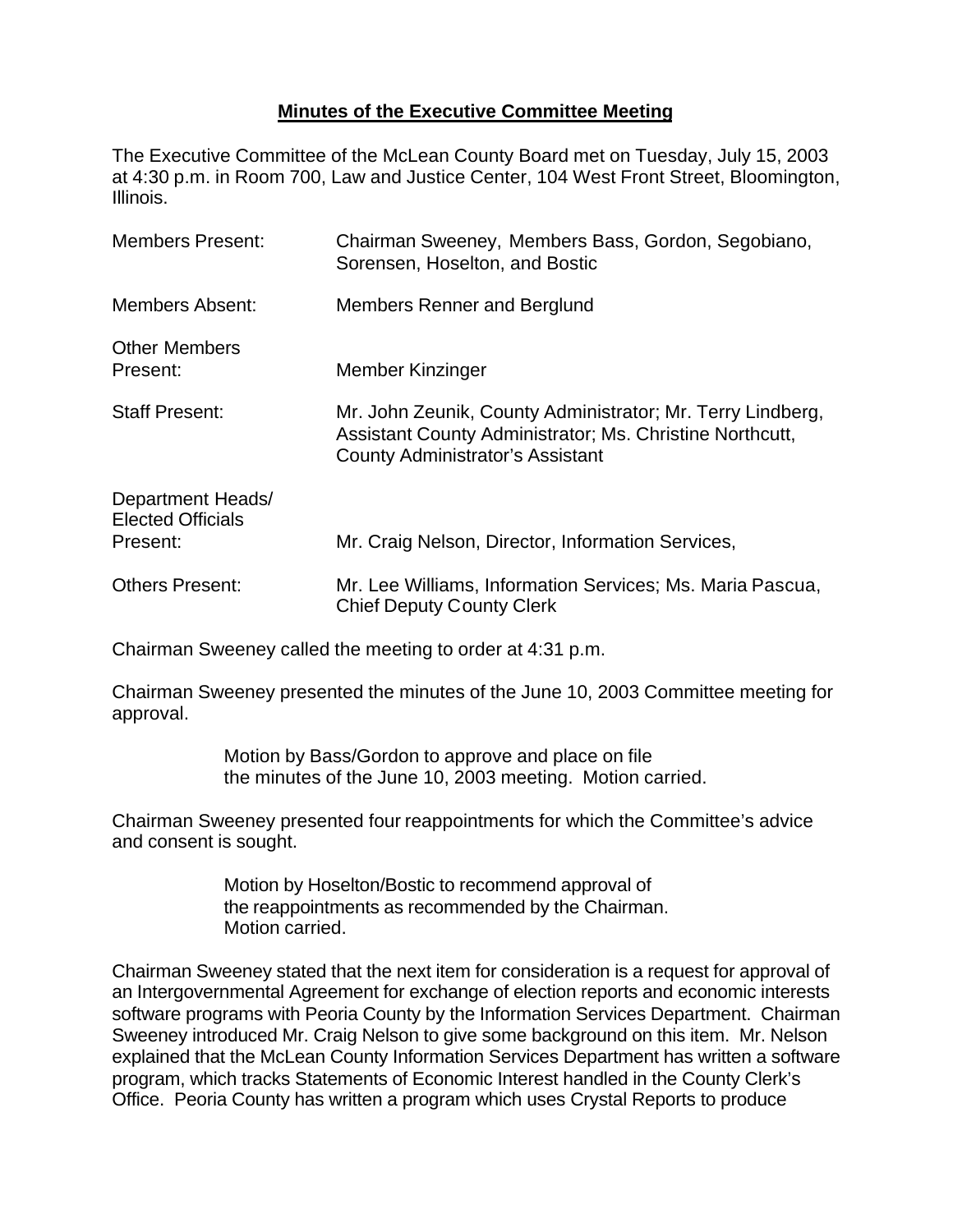Minutes of the Executive Committee July 15, 2003 Page Two

election reports. This proposed Intergovernmental Agreement allows the exchange of the software programs between the two Counties.

> Motion by Bass/Gordon to recommend approval an Intergovernmental Agreement for exchange of election reports and economic interests software programs with Peoria County. Motion carried.

Chairman Sweeney stated the next item is a request for authorization to purchase Mobile Data Computers for the Sheriff's Department. Mr. Nelson explained that this equipment will replace the Panasonic Toughbooks that are currently installed in the Sheriff's squad cars.

> Motion by Kinzinger/Bostic to recommend authorization to Purchase 15 Mobile Data Computers for the Sheriff's Department. Motion carried.

Chairman Sweeney noted that the next item for information is a news release regarding the McLean County website. Mr. Nelson stated that at the NACo Conference on Sunday, July 13<sup>th</sup>, the McLean County Information Services Department was presented with a plaque for its website being ranked third in the Nation's first digital Counties survey. Mr. Nelson introduced

Mr. Lee Williams who is the webmaster of the County's website. Chairman Sweeney congratulated Mr. Nelson and the Information Services Department.

Mr. Nelson stated that he included a narrative monthly status report regarding some adjustments and changes that were made due to the June  $15<sup>th</sup>$  fire. He commended his staff who have been working very hard during this crucial time.

Chairman Sweeney moved on to the Committee reports.

Ms. Diane Bostic, Chairman of the Property Committee, stated that there are several items to go before the Board, but nothing for Committee action. There were no questions for Ms. Bostic.

Mr. Duffy Bass, Chairman of the Transportation Committee, stated that there is one item for action. Mr. Bass presneted a request for approval of an Emergency Appropriation Ordinance amending the Fiscal Year 2003 Combined Annual Appropriation and Budget Ordinance, County Highway Fund 0120, Highway Department 0055 – GIS Grant. This is a \$48,120.00 budget amendment for fiscal year 2003 that will be used by the Highway Department. There is a breakdown of the expenditures on page 36 of your agenda packets.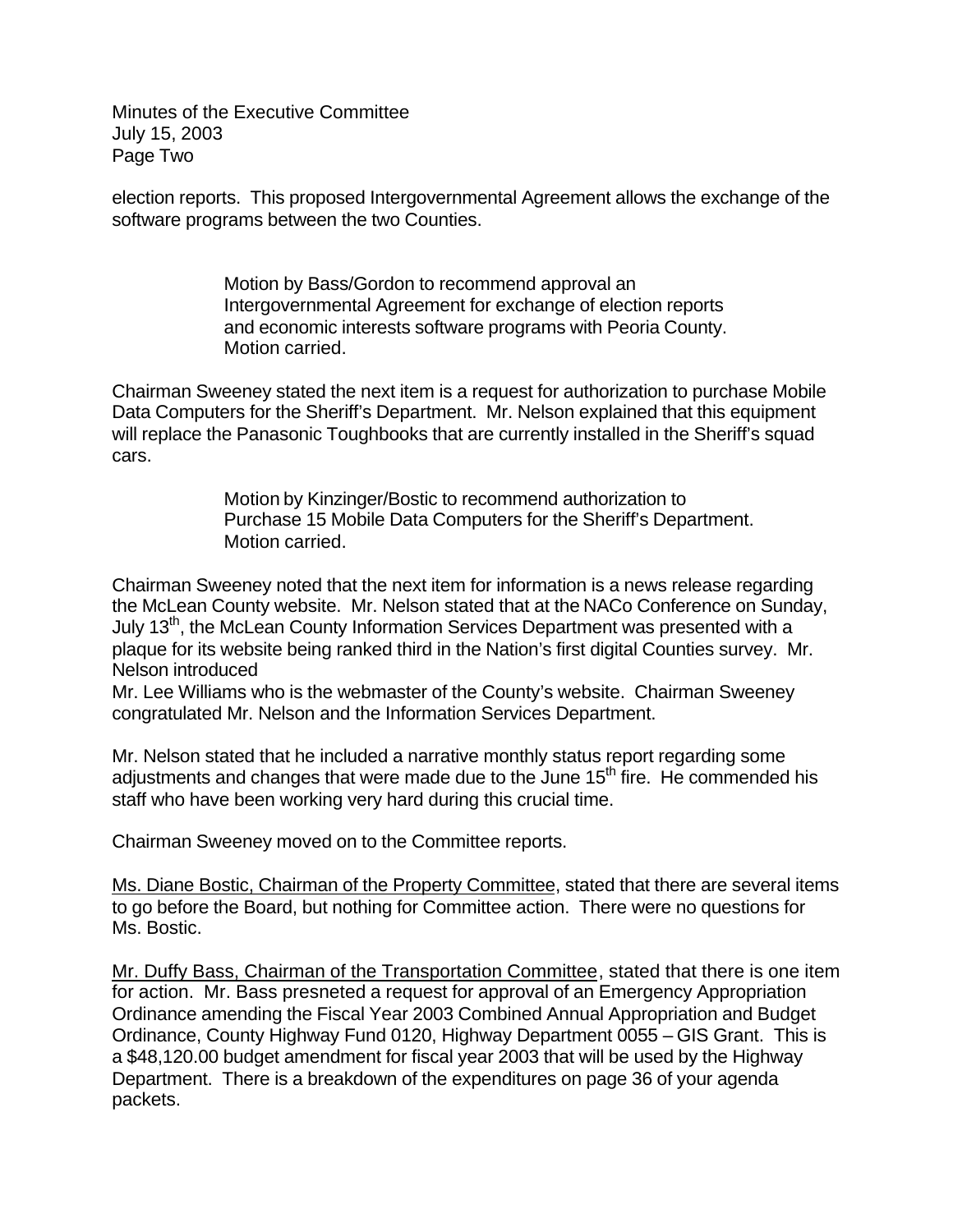Motion by Bass/Hoselton to Recommend Approval of an Emergency Appropriation Ordinance amending the Fiscal Year 2003 Combined Annual Appropriation and Budget Ordinance for theCounty Highway Fund 0120, Highway Department 0055 – GIS Grant. Motion carried.

Minutes of the Executive Committee July 15, 2003 Page Three

Mr. Matt Sorensen, Chairman of the Finance Committee, stated that there is one item for action. It is a request for approval of an Emergency Appropriation Ordinance amending the Fiscal Year 2003 Combined Appropriation and Budget Ordinance for Fund 0106 – Health Department. This is to accept and appropriate the grant funds in the Health Works Program.

> Motion by Sorensen/Kinzinger to recommend approval of an Emergency Appropriation Ordinance amending the Fiscal Year 2003 Combined Appropriation and Budget Ordinance for Fund 0106 – Health Department. Motion carried.

Mr. Adam Kinzinger, Vice-Chairman of the Justice Committee, stated that the Justice Committee has no items for action. There were no questions for Mr. Kinzinger.

Mr. George Gordon, Chairman of the Land Use and Development Committee, stated that there are no items for action. There are two sub-division items to be presented to the Board. There were no questions for Mr. Gordon.

Mr. John Zeunik, County Administrator, stated that the Law and Justice Center is slowly getting back to normal operation. Illinois Power has completed removing all of their equipment from the electrical vault today. The County plans to have the balance of the County's equipment removed before the end of this week. It will all be stored off-site pending the continuing investigation.

Mr. Zeunik informed the Committee that the problem that was encountered last week with the generator should be taken care of. It looks as if the generator may have been struck by lightening during the storms last week. Preventive maintenance had just been preformed on it the night before it malfunctioned. Additional steps are being taken to monitor the current generator to be sure there are no problems within the Law and Justice Center. The cleaning process continues. The next area that is expected to be opened is the linear Jail on the second floor. The mechanical systems which support the Jail are ready to be turned on. We are waiting on a report from the environmental consultant as to the air quality. That should eliminate the need to house inmates outside the County. Ms. Bostic stated that she had read that it was not the transformers that blew up. She asked Mr. Zeunik if that were true. Mr. Zeunik stated that is true. The transformers were intact. Mr. Zeunik informed the Committee that a final determination as to the cause has not been made. There were no further questions for Mr. Zeunik.